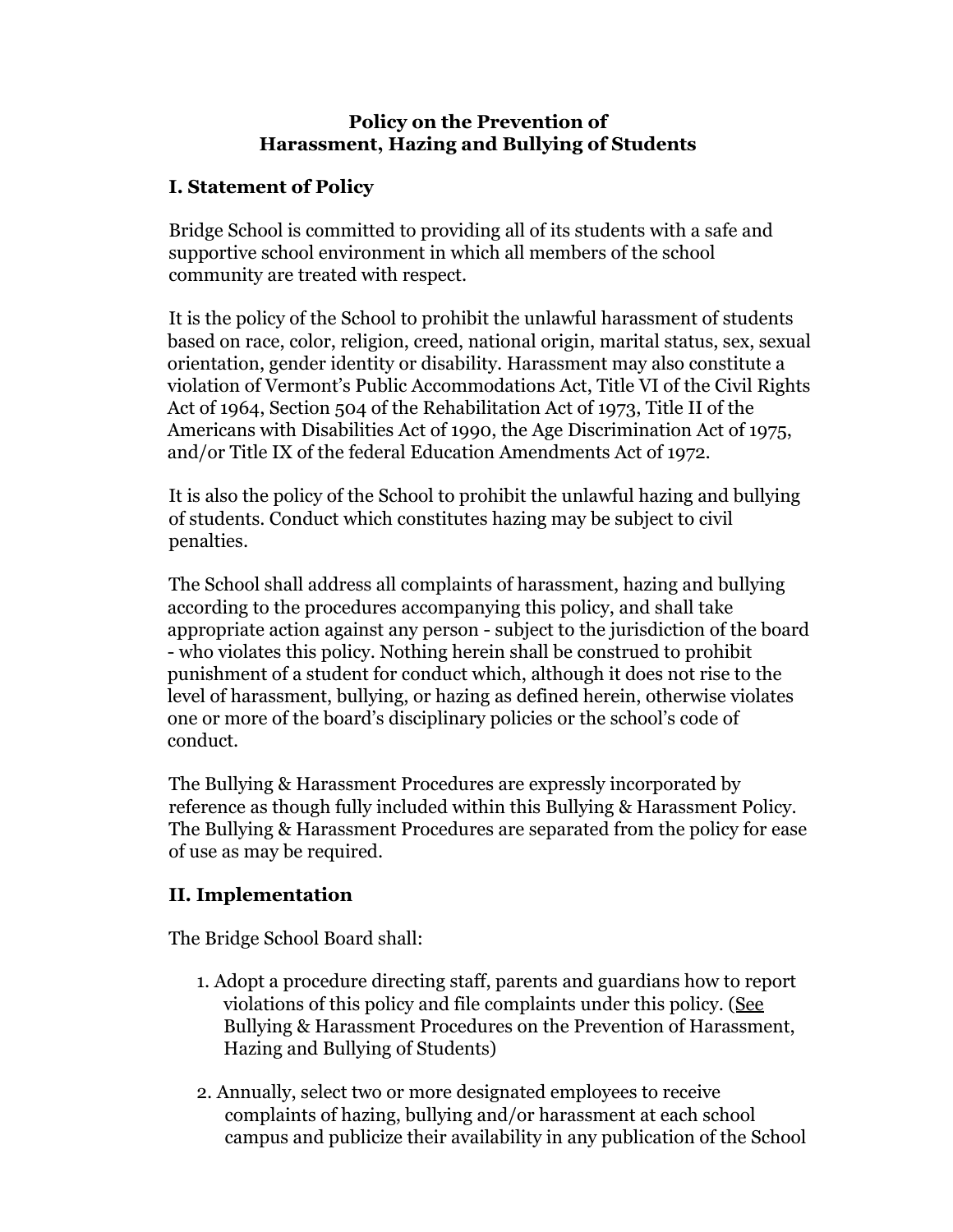#### Updated September 2, 2021

that sets forth the comprehensive rules, procedures, and standards of conduct for the school.

- 3. Designate an Equity Coordinator to oversee all aspects of the implementation of this policy as it relates to obligations imposed by federal law regarding discrimination. This role may be also be assigned to one or both of the Designated Employees.
- 4. Respond to notifications of possible violations of this policy in order to promptly and effectively address all complaints of hazing, harassment, and/or bullying.
- 5. Take action on substantiated complaints. In cases where hazing, harassment and/or bullying is substantiated, the School shall take prompt and appropriate remedial action reasonably calculated to stop the hazing, harassment and/or bullying; prevent its recurrence; and to remedy the impact of the offending conduct on the victim(s), where appropriate. Such action may include a wide range of responses from education to serious discipline.

Serious discipline may include termination for employees and, for students, expulsion or removal from school property. It may also involve penalties or sanctions for both organizations and individuals who engage in hazing. Revocation or suspension of an organization's permission to operate or exist within the School's purview may also be considered if that organization knowingly permits, authorizes or condones hazing.

### **III. Constitutionally Protected Speech**

It is the intent of the School to apply and enforce this policy in a manner that is consistent with student rights to free expression under the First Amendment of the U.S. Constitution. The purpose of this policy is to (1) prohibit conduct or communication that is directed at a person's protected characteristics as defined below and that has the purpose or effect of substantially disrupting the educational learning process and/or access to educational resources or creates a hostile learning environment; (2) prohibit conduct intended to ridicule, humiliate or intimidate students in a manner as defined under this policy.

**IV. Definitions.** For the purposes of this policy and the accompanying procedures, the following definitions apply: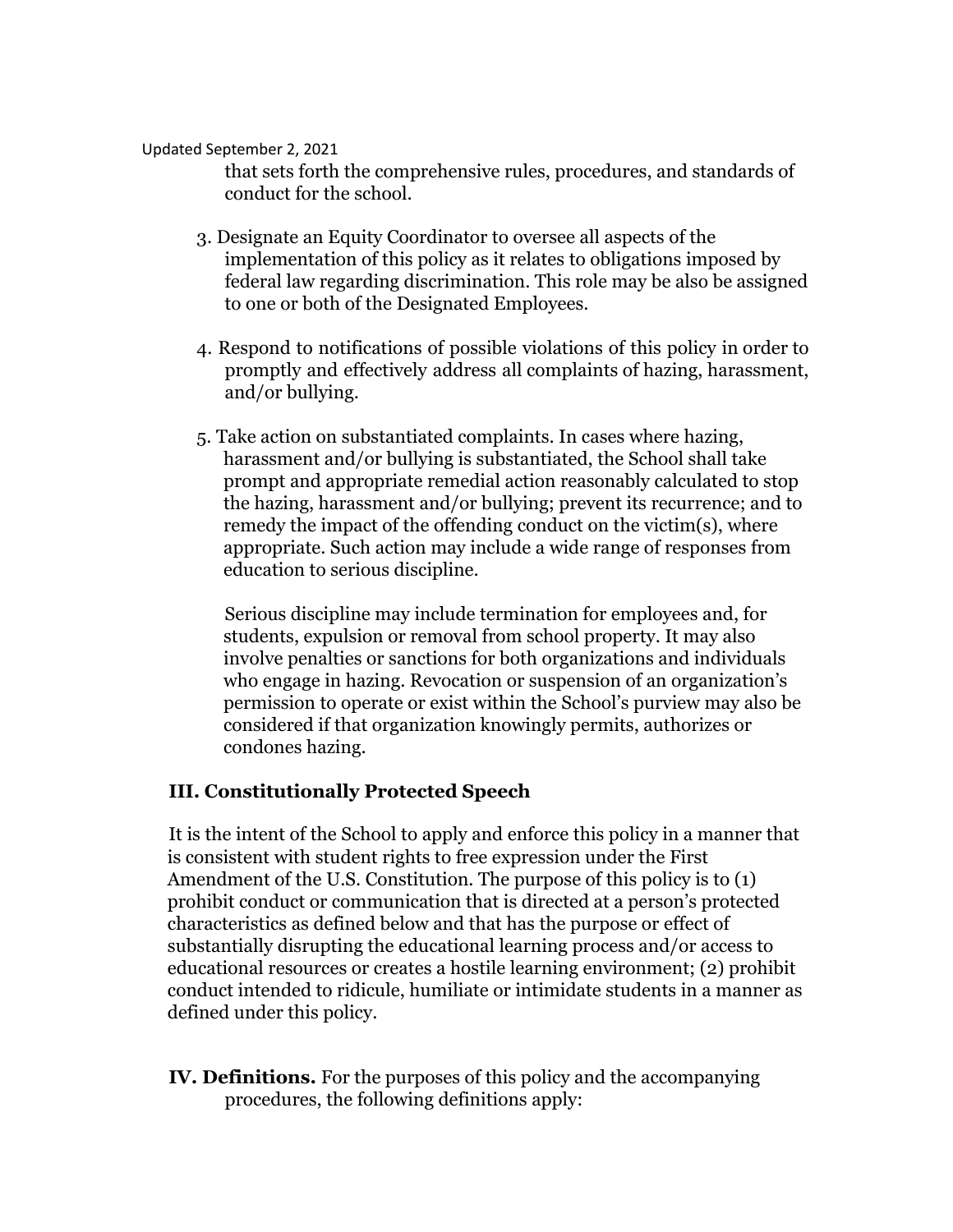A. **"Bullying"** means any overt act or combination of acts, including an act conducted by electronic means, directed against a student by another student or group of students and which:

a. Is repeated over time;

b. Is intended to ridicule, humiliate, or intimidate the student; and c. (i) occurs during the school day on school property, on a school bus, or at a school-sponsored activity, or before or after the school day on a school bus or at a school sponsored activity; or

(ii) does not occur during the school day on school property, on a school bus or at a school sponsored activity and can be shown to pose a clear and substantial interference with another student's right to access educational programs.

- B. **"Complaint"** means an oral or written report information provided by a student or any person to an employee alleging that a student has been subjected to conduct that may rise to the level of hazing, harassment or bullying.
- C. **"Complainant"** means a student who has provided oral or written information about conduct that may rise to the level of hazing, harassment or bullying, or a student who is the target of alleged hazing, harassment or bullying.
- D. **"Designated employee"** means an employee who has been designated by the school to receive complaints of hazing, harassment and bullying pursuant to subdivision 16 V.S.A. 570a(a)(7). The designated employees for each school building are identified in Appendix A of this policy.
- E. **"Employee"** includes any person employed directly by or retained through a contract with the School, an agent of the school, a school board member, a student teacher, an intern or a school volunteer. For purposes of this policy, "agent of the school" includes supervisory union staff.
- F. **"Equity Coordinator**" is the person responsible for implementation of Title IX (regarding sex-based discrimination) and Title VI (regarding race based discrimination) for the School and for coordinating the School's compliance with Title IX and Title VI in all areas covered by the implementing regulations. The Equity Coordinator is also responsible for overseeing implementation of the School's *Preventing and Responding to Harassment of Students and Harassment of Employees* policies. This role may also be assigned to Designated Employees.
- G. **"Harassment"** means an incident or incidents of verbal, written, visual, or physical conduct, including any incident conducted by electronic means, based on or motivated by a student's or a student's family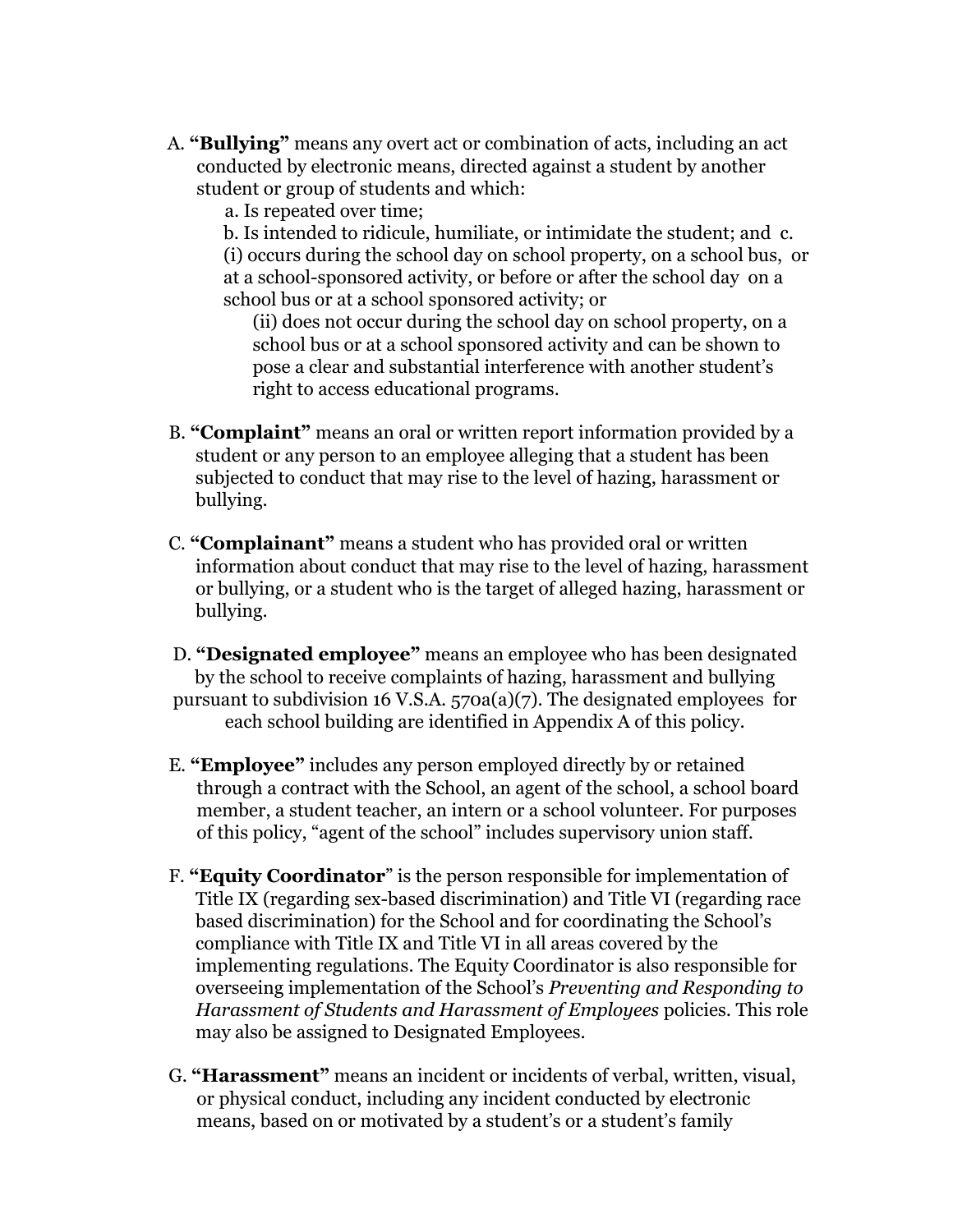member's actual or perceived race, creed, color, national origin, marital status disability, sex, sexual orientation, or gender identity, that has the purpose or effect of objectively and substantially undermining and detracting from or interfering with a student's educational performance or access to school resources or creating an objectively intimidating hostile, or offensive environment.

Harassment includes conduct as defined above and may also constitute one or more of the following:

- (1) Sexual harassment, which means unwelcome conduct of a sexual nature, that includes sexual violence/sexual assault, sexual advances, requests for sexual favors, and other verbal, written, visual or physical conduct of a sexual nature, and includes situations when one or both of the following occur:
	- (i) Submission to that conduct is made either explicitly or implicitly a term or condition of a student's education, academic status, or progress; or
	- (ii) Submission to or rejection of such conduct by a student is used as a component of the basis for decisions affecting that student.

Sexual harassment may also include student-on-student conduct or conduct of a non-employee third party that creates a hostile environment. A hostile environment exists where the harassing conduct is severe, persistent or pervasive so as to deny or limit the student's ability to participate in or benefit from the educational program on the basis of sex.

- (2) Racial harassment, which means conduct directed at the characteristics of a student's or a student's family member's actual or perceived race or color, and includes the use of epithets, stereotypes, racial slurs, comments, insults, derogatory remarks, gestures, threats, graffiti, display, or circulation of written or visual material, and taunts on manner of speech and negative references to cultural customs.
- (3) Harassment of members of other protected categories, means conduct directed at the characteristics of a student's or a student's family member's actual or perceived creed, national origin, marital status, disability, sex, sexual orientation, or gender identity and includes the use of epithets, stereotypes, slurs, comments, insults, derogatory remarks, gestures, threats, graffiti, display, or circulation of written or visual material, taunts on manner of speech, and negative references to customs related to any of these protected categories.
- H. **"Hazing"** means any intentional, knowing or reckless act committed by a student, whether individually or in concert with others, against another student: In connection with pledging, being initiated into, affiliating with,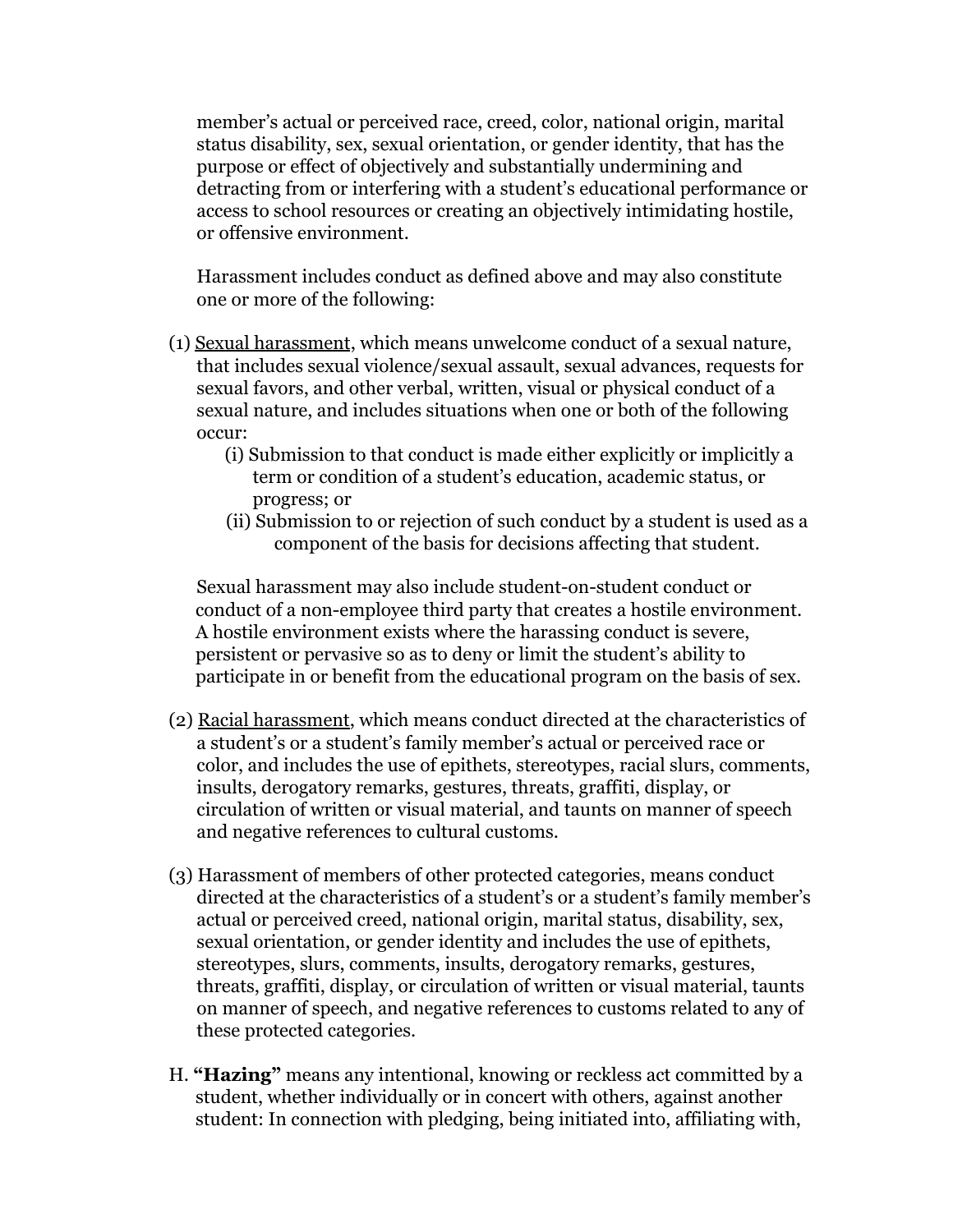holding office in, or maintaining membership in any organization which is affiliated with the educational institution; and

(1) Which is intended to have the effect of, or should reasonably be expected to have the effect of, endangering the mental or physical health of the student.

Hazing shall not include any activity or conduct that furthers legitimate curricular, extra-curricular, or military training program goals, provided that:

(1) The goals are approved by the educational institution; and (2) The activity or conduct furthers the goals in a manner that is appropriate, contemplated by the educational institution, and normal and customary for similar programs at other educational institutions.

With respect to Hazing, **"Student"** means any person who: (A) is registered in or in attendance at an educational institution; (B) has been accepted for admission at the educational institution where the hazing incident occurs; or

(C) intends to attend an educational institution during any of its regular sessions after an official academic break.

I. **"Notice"** means a written complaint or oral information that hazing, harassment or bullying may have occurred which has been provided to a designated employee from another employee, the student allegedly subjected to the hazing, harassment or bullying, another student, a parent or guardian, or any other individual who has reasonable cause to believe the alleged conduct may have occurred. If the school learns of possible hazing, harassment or bullying through other means, for example, if information about hazing, harassment or bullying is received from a third party (such as from a witness to an incident or an anonymous letter or telephone call), different factors will affect the school's response. These factors include the source and nature of the information; the seriousness of the alleged incident; the specificity of the information; the objectivity and credibility of the source of the report; whether any individuals can be identified who were subjected to the alleged harassment; and whether those individuals want to pursue the matter. In addition, for purposes of violations of federal anti-discrimination laws, notice may occur when an employee of the School, including any individual who a student could reasonably believe has this authority or responsibility, knows or in the exercise of reasonable care should have known about potential unlawful harassment or bullying.

J. **"Organization"** means a fraternity, sorority, athletic team, association, corporation, order, society, corps, cooperative, club, or other similar group, whose members primarily are students at an educational institution, and which is affiliated with the educational institution.